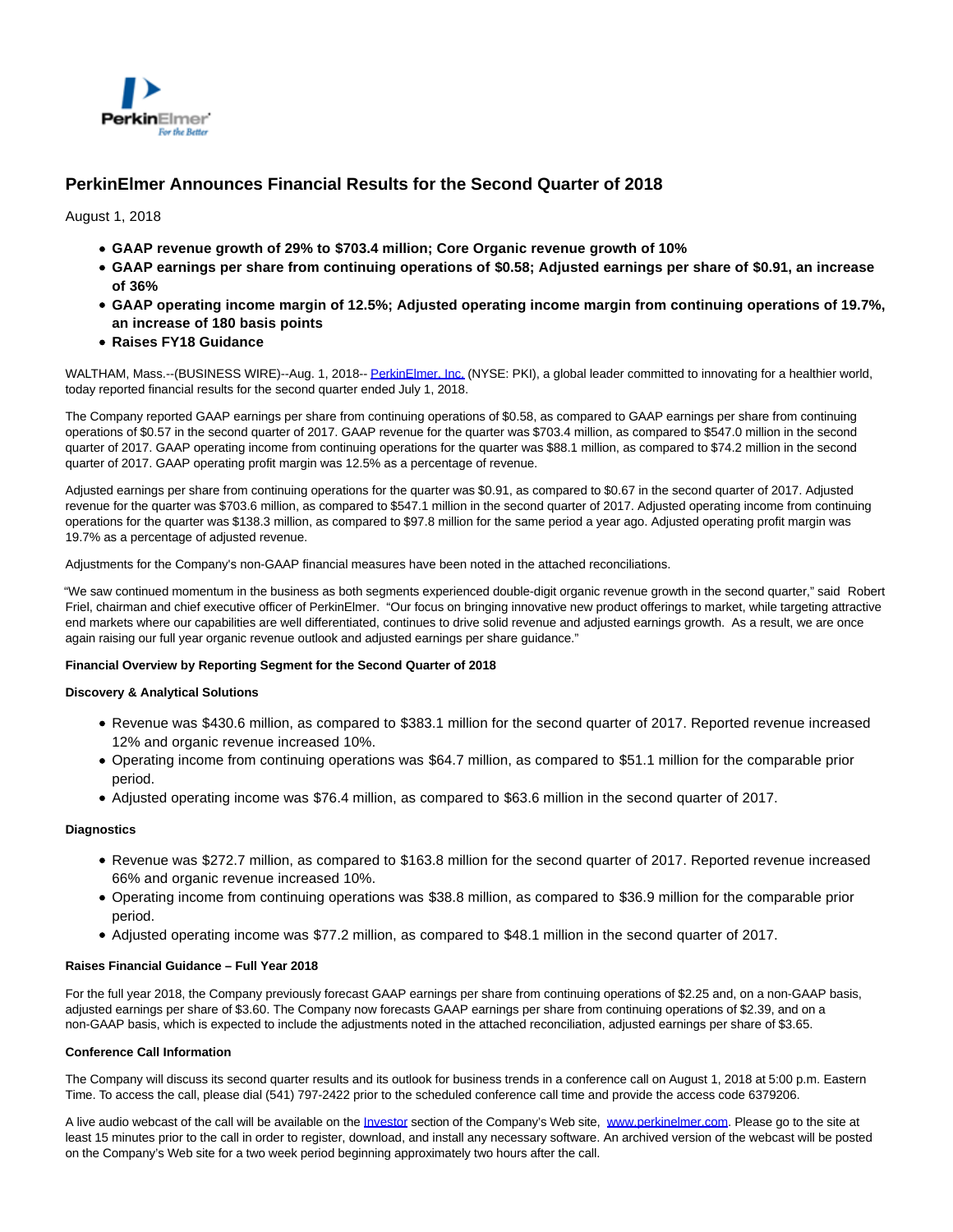#### **Use of Non-GAAP Financial Measures**

In addition to financial measures prepared in accordance with generally accepted accounting principles (GAAP), this earnings announcement also contains non-GAAP financial measures. The reasons that we use these measures, a reconciliation of these measures to the most directly comparable GAAP measures, and other information relating to these measures are included below following our GAAP financial statements.

#### **Factors Affecting Future Performance**

This press release contains "forward-looking" statements within the meaning of the Private Securities Litigation Reform Act of 1995, including, but not limited to, statements relating to estimates and projections of future earnings per share, cash flow and revenue growth and other financial results, developments relating to our customers and end-markets, and plans concerning business development opportunities, acquisitions and divestitures. Words such as "believes," "intends," "anticipates," "plans," "expects," "projects," "forecasts," "will" and similar expressions, and references to guidance, are intended to identify forward-looking statements. Such statements are based on management's current assumptions and expectations and no assurances can be given that our assumptions or expectations will prove to be correct. A number of important risk factors could cause actual results to differ materially from the results described, implied or projected in any forward-looking statements. These factors include, without limitation: (1) markets into which we sell our products declining or not growing as anticipated; (2) fluctuations in the global economic and political environments; (3) our failure to introduce new products in a timely manner; (4) our ability to execute acquisitions and license technologies, or to successfully integrate acquired businesses such as EUROIMMUN and licensed technologies into our existing business or to make them profitable, or successfully divest businesses; (5) our failure to adequately protect our intellectual property; (6) the loss of any of our licenses or licensed rights; (7) our ability to compete effectively; (8) fluctuation in our quarterly operating results and our ability to adjust our operations to address unexpected changes; (9) significant disruption in third-party package delivery and import/export services or significant increases in prices for those services; (10) disruptions in the supply of raw materials and supplies; (11) the manufacture and sale of products exposing us to product liability claims; (12) our failure to maintain compliance with applicable government regulations; (13) regulatory changes; (14) our failure to comply with healthcare industry regulations; (15) economic, political and other risks associated with foreign operations; (16) our ability to retain key personnel; (17) significant disruption in our information technology systems; (18) our ability to obtain future financing; (19) restrictions in our credit agreements; (20) the United Kingdom's intention to withdraw from the European Union; (21) our ability to realize the full value of our intangible assets; (22) significant fluctuations in our stock price; (23) reduction or elimination of dividends on our common stock; and (24) other factors which we describe under the caption "Risk Factors" in our most recent quarterly report on Form 10-Q and in our other filings with the Securities and Exchange Commission. We disclaim any intention or obligation to update any forward-looking statements as a result of developments occurring after the date of this press release.

#### **About PerkinElmer**

PerkinElmer, Inc. is a global leader focused on innovating for a healthier world. The Company reported revenue of approximately \$2.3 billion in 2017, has about 11,000 employees serving customers in more than 150 countries, and is a component of the S&P 500 Index. Additional information is available through 1-877-PKI-NYSE, or a[t www.perkinelmer.com.](http://cts.businesswire.com/ct/CT?id=smartlink&url=http%3A%2F%2Fwww.perkinelmer.com&esheet=51846759&newsitemid=20180801005998&lan=en-US&anchor=www.perkinelmer.com&index=4&md5=6371e3ac8bcd965a9c72dac891685471)

#### **PerkinElmer, Inc. and Subsidiaries**

### **CONDENSED CONSOLIDATED INCOME STATEMENTS**

| (In thousands, except per share data)                  | <b>Three Months Ended</b> |                      | <b>Six Months Ended</b> |              |  |  |  |
|--------------------------------------------------------|---------------------------|----------------------|-------------------------|--------------|--|--|--|
|                                                        | July 1, 2018              | July 2, 2017         | <b>July 1, 2018</b>     | July 2, 2017 |  |  |  |
| Revenue                                                | \$703,362                 | \$546,962            | \$1,347,334             | \$1,061,077  |  |  |  |
| Cost of revenue                                        | 363,222                   | 289,360              | 714,972                 | 563,719      |  |  |  |
| Selling, general and administrative expenses           | 204,880                   | 149,859              | 404,605                 | 296,867      |  |  |  |
| Research and development expenses                      | 47,196                    | 33,560               | 93,180                  | 66,846       |  |  |  |
| Restructuring and contract termination charges, net    |                           |                      | 6,578                   | 9,651        |  |  |  |
| Operating income from continuing operations            | 88,064                    | 74,183               | 127,999                 | 123,994      |  |  |  |
| Interest income                                        | (173)                     | (490)                | (438)                   | (710)        |  |  |  |
| Interest expense                                       | 16,411                    | 10,672               | 34,061                  | 21,536       |  |  |  |
| Loss on disposition of businesses and assets, net      |                           | 301                  |                         | 301          |  |  |  |
| Other expense (income), net                            | 118                       | (7,092)<br>$\lambda$ | (5,837)                 | (7,908)      |  |  |  |
| Income from continuing operations, before income taxes | 71,708                    | 70,792               | 100,213                 | 110,775      |  |  |  |
| Provision for income taxes                             | 7,035                     | 8,066                | 9,505                   | 11,987       |  |  |  |
| Income from continuing operations                      | 64.673                    | 62,726               | 90,708                  | 98.788       |  |  |  |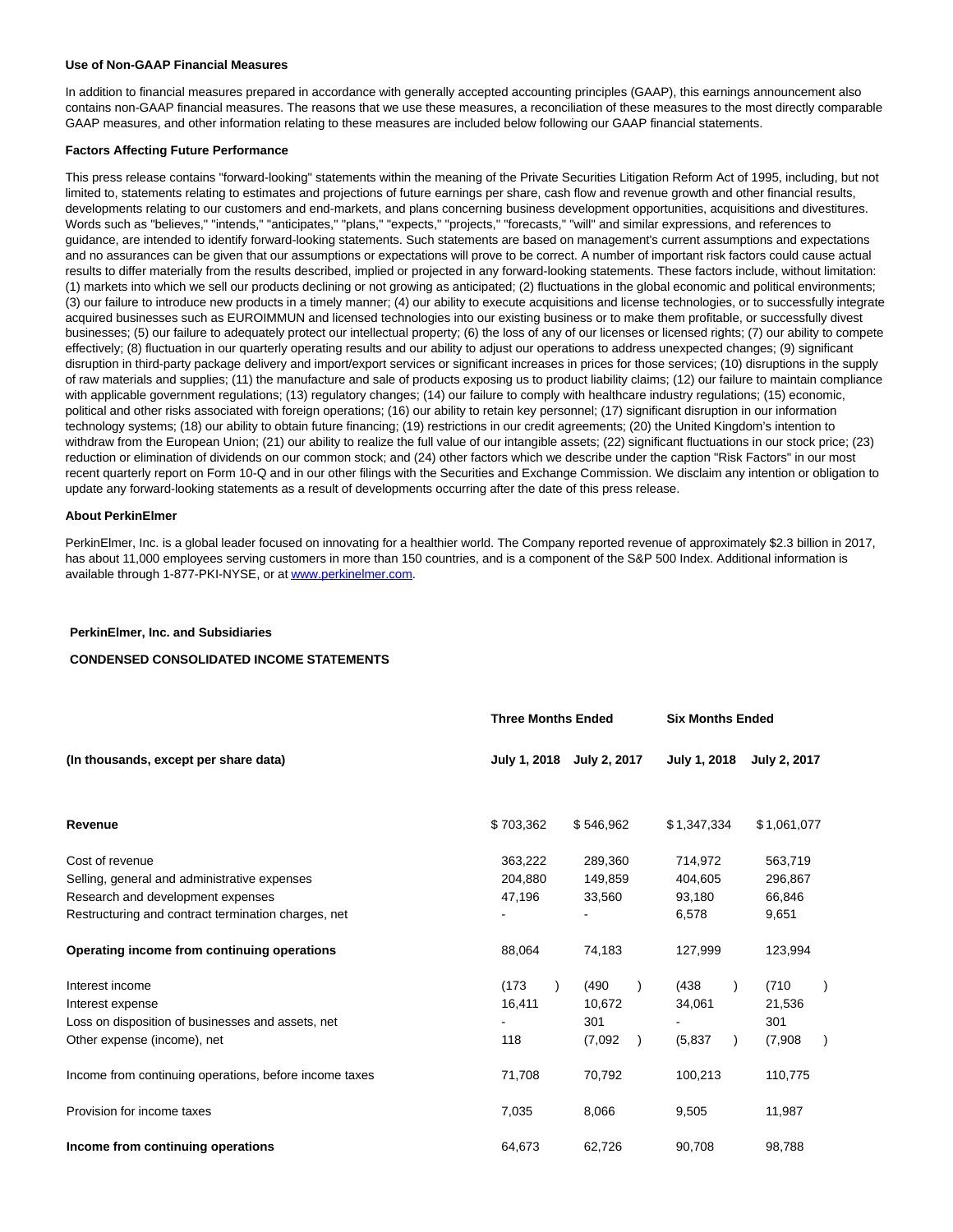| (Loss) income from discontinued operations, before income taxes            |          |               | (3, 109)       | $\lambda$     |                |               | 650       |               |
|----------------------------------------------------------------------------|----------|---------------|----------------|---------------|----------------|---------------|-----------|---------------|
| (Loss) gain on disposition of discontinued operations, before income taxes | (551)    | $\lambda$     | 180,377        |               | (551)          | $\lambda$     | 180,377   |               |
| Provision for income taxes on discontinued operations and dispositions     | 59       |               | 35,925         |               | 70             |               | 37,143    |               |
| (Loss) gain from discontinued operations and dispositions                  | (610)    | $\lambda$     | 141,343        |               | (621)          | $\lambda$     | 143,884   |               |
| Net income                                                                 | \$64,063 |               | \$204,069      |               | \$90,087       |               | \$242,672 |               |
| <b>Diluted earnings per share:</b>                                         |          |               |                |               |                |               |           |               |
| Income from continuing operations                                          | \$0.58   |               | \$0.57         |               | \$0.81         |               | \$0.89    |               |
| (Loss) gain from discontinued operations and dispositions                  | (0.01)   | $\lambda$     | 1.28           |               | (0.01)         | $\lambda$     | 1.30      |               |
| Net income                                                                 | \$0.57   |               | \$1.84         |               | \$0.81         |               | \$2.20    |               |
| Weighted average diluted shares of common stock outstanding                | 111,452  |               | 110,762        |               | 111,391        |               | 110,484   |               |
| ABOVE PREPARED IN ACCORDANCE WITH GAAP                                     |          |               |                |               |                |               |           |               |
| Additional Supplemental Information (1):                                   |          |               |                |               |                |               |           |               |
| (per share, continuing operations)                                         |          |               |                |               |                |               |           |               |
| GAAP EPS from continuing operations                                        | \$0.58   |               | \$0.57         |               | \$0.81         |               | \$0.89    |               |
| Amortization of intangible assets                                          | 0.29     |               | 0.16           |               | 0.59           |               | 0.31      |               |
| Purchase accounting adjustments                                            | 0.14     |               | 0.02           |               | 0.23           |               | 0.05      |               |
| Significant litigation matters                                             | (0.00)   | $\mathcal{E}$ | $\overline{a}$ |               | 0.04           |               | ä,        |               |
| Acquisition and divestiture-related costs                                  | 0.02     |               | (0.02)         | $\mathcal{E}$ | 0.03           |               | 0.01      |               |
| Disposition of businesses and assets, net                                  |          |               | 0.00           |               | $\blacksquare$ |               | 0.00      |               |
| Mark to market on postretirement benefits                                  |          |               | (0.00)         | $\mathcal{E}$ | $\blacksquare$ |               | (0.00)    | $\mathcal{E}$ |
| Restructuring and contract termination charges, net                        |          |               |                |               | 0.06           |               | 0.09      |               |
| Tax on above items                                                         | (0.12)   | $\lambda$     | (0.06)         | $\mathcal{E}$ | (0.24)         | $\mathcal{E}$ | (0.14)    |               |
| Impact of tax act                                                          |          |               |                |               | 0.01           |               |           |               |
| <b>Adjusted EPS</b>                                                        | \$0.91   |               | \$0.67         |               | \$1.54         |               | \$1.21    |               |
|                                                                            |          |               |                |               |                |               |           |               |

## **PerkinElmer, Inc. and Subsidiaries REVENUE AND OPERATING INCOME (LOSS)**

|                                    |                                                                                                                                                                                    |                                         |   | <b>Three Months Ended</b>             | <b>Six Months Ended</b> |                                       |   |                                            |   |
|------------------------------------|------------------------------------------------------------------------------------------------------------------------------------------------------------------------------------|-----------------------------------------|---|---------------------------------------|-------------------------|---------------------------------------|---|--------------------------------------------|---|
| (In thousands, except percentages) |                                                                                                                                                                                    | July 1, 2018                            |   | July 2, 2017                          |                         | July 1, 2018                          |   | July 2, 2017                               |   |
| <b>DAS</b>                         | Reported revenue                                                                                                                                                                   | \$430,628                               |   | \$383,128                             |                         | \$827,153                             |   | \$744,888                                  |   |
|                                    | Reported operating income from continued operations<br>OP%<br>Amortization of intangible assets<br>Purchase accounting adjustments<br>Acquisition and divestiture-related expenses | 64,665<br>15.0<br>11,472<br>15<br>33    | % | 51,124<br>13.3<br>12,377<br>16<br>110 | ℅                       | 100,862<br>12.2<br>23,183<br>30<br>71 | % | 81,346<br>10.9<br>24,627<br>32<br>348      | % |
|                                    | Significant litigation matters<br>Restructuring and contract termination charges, net<br>Adjusted operating income<br>Adjusted OP%                                                 | 232<br>$\blacksquare$<br>76,417<br>17.7 | % | ۰<br>63,627<br>16.6                   | %                       | 4,417<br>5,676<br>134,239<br>16.2     | % | $\blacksquare$<br>7,987<br>114,340<br>15.3 | % |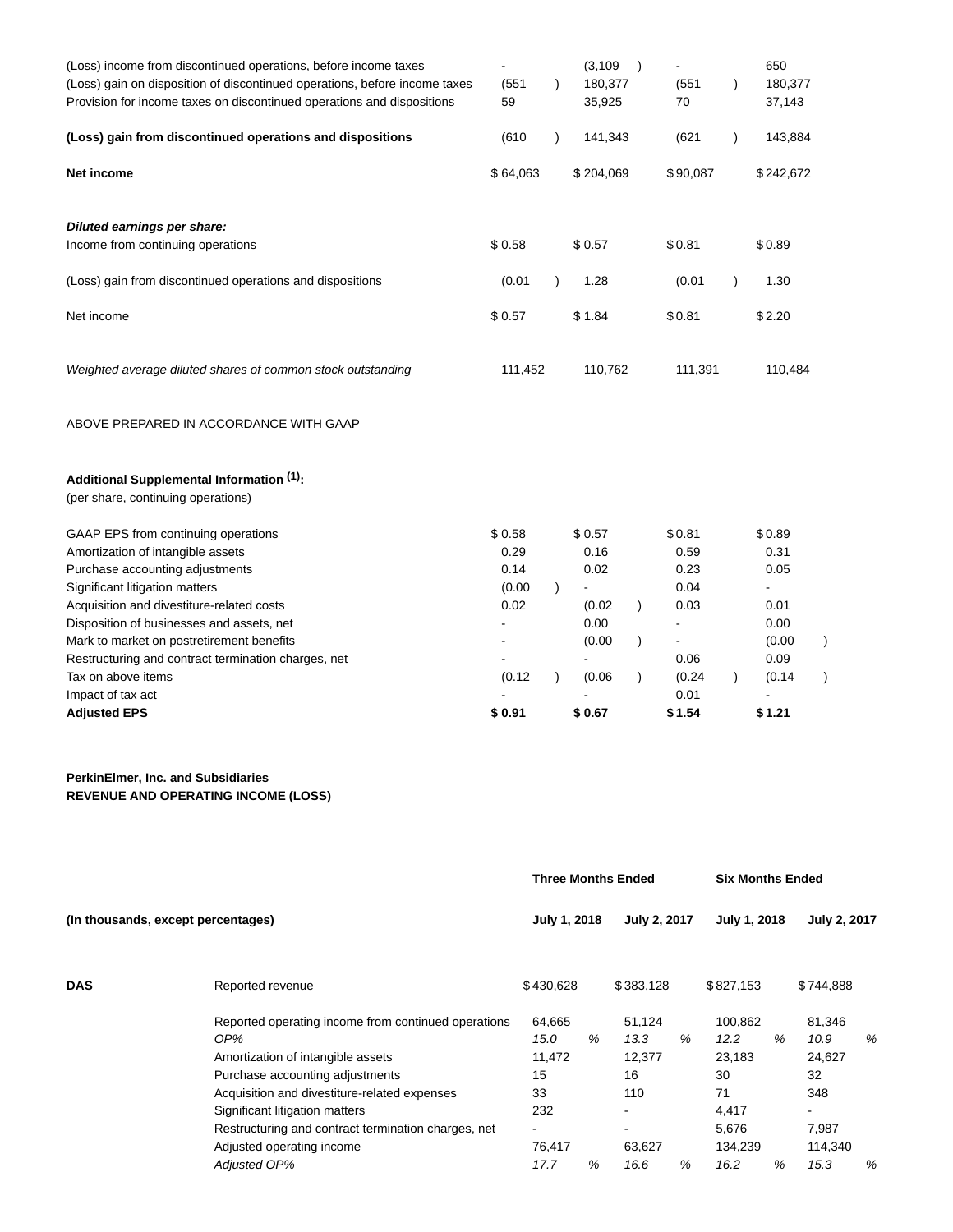| <b>Diagnostics</b>           | Reported revenue<br>Purchase accounting adjustments<br><b>Adjusted Revenue</b> |           |   | 163,834<br>186<br>164,020 |   | 520,181<br>375<br>520,556 |   | 316,189<br>371<br>316,560 |               |
|------------------------------|--------------------------------------------------------------------------------|-----------|---|---------------------------|---|---------------------------|---|---------------------------|---------------|
|                              | Reported operating income from continued operations                            | 38,780    |   | 36,947                    |   | 57,174                    |   | 69,663                    |               |
|                              | OP%                                                                            | 14.2      | % | 22.6                      | % | 11.0                      | % | 22.0                      | $\%$          |
|                              | Amortization of intangible assets                                              | 21,045    |   | 5,161                     |   | 42,234                    |   | 9,957                     |               |
|                              | Purchase accounting adjustments                                                | 16,103    |   | 2,362                     |   | 25,631                    |   | 5,549                     |               |
|                              | Acquisition and divestiture-related expenses                                   | 1,616     |   | 3,593                     |   | 4,151                     |   | 5,951                     |               |
|                              | Significant litigation matters                                                 | (322)     |   |                           |   | (172)                     |   |                           |               |
|                              | Restructuring and contract termination charges, net                            |           |   |                           |   | 902                       |   | 1,664                     |               |
|                              | Adjusted operating income                                                      | 77,222    |   | 48,063                    |   | 129,920                   |   | 92,784                    |               |
|                              | Adjusted OP%                                                                   | 28.3      | % | 29.3                      | % | 25.0                      | % | 29.3                      | $\%$          |
| Corporate                    | Reported operating loss                                                        | (15, 381) |   | (13,888)                  |   | (30,037)                  |   | (27, 015)                 | $\rightarrow$ |
| <b>Continuing Operations</b> | Reported revenue                                                               | \$703,362 |   | \$546,962                 |   | \$1,347,334               |   | \$1,061,077               |               |
|                              | Purchase accounting adjustments                                                | 188       |   | 186                       |   | 375                       |   | 371                       |               |
|                              | <b>Adjusted Revenue</b>                                                        | 703,550   |   | 547,148                   |   | 1,347,709                 |   | 1,061,448                 |               |
|                              | Reported operating income from continued operations                            | 88,064    |   | 74,183                    |   | 127,999                   |   | 123,994                   |               |
|                              | OP%                                                                            | 12.5      | % | 13.6                      | % | 9.5                       | % | 11.7                      | %             |
|                              | Amortization of intangible assets                                              | 32,517    |   | 17,538                    |   | 65,417                    |   | 34,584                    |               |
|                              | Purchase accounting adjustments                                                | 16,118    |   | 2,378                     |   | 25,661                    |   | 5,581                     |               |
|                              | Acquisition and divestiture-related expenses                                   | 1,649     |   | 3,703                     |   | 4,222                     |   | 6,299                     |               |
|                              | Significant litigation matters                                                 | (90)      |   |                           |   | 4,245                     |   |                           |               |
|                              | Restructuring and contract termination charges, net                            |           |   |                           |   | 6,578                     |   | 9,651                     |               |
|                              | Adjusted operating income                                                      | \$138,258 |   | \$97,802                  |   | \$234,122                 |   | \$180,109                 |               |
|                              | Adjusted OP%                                                                   | 19.7      | % | 17.9                      | % | 17.4                      | % | 17.0                      | %             |

REPORTED REVENUE AND REPORTED OPERATING INCOME (LOSS) PREPARED IN ACCORDANCE WITH GAAP

#### **PerkinElmer, Inc. and Subsidiaries CONDENSED CONSOLIDATED BALANCE SHEETS**

| (In thousands)                     | December 31, 2017<br>July 1, 2018 |               |  |  |
|------------------------------------|-----------------------------------|---------------|--|--|
|                                    |                                   |               |  |  |
| Current assets:                    |                                   |               |  |  |
| Cash and cash equivalents          | \$163,392                         | \$202,134     |  |  |
| Accounts receivable, net           | 564,041                           | 552,304       |  |  |
| Inventories, net                   | 366,961                           | 351,675       |  |  |
| Other current assets               | 108,019                           | 93,842        |  |  |
| Total current assets               | 1,202,413                         | 1,199,955     |  |  |
| Property, plant and equipment:     |                                   |               |  |  |
| At cost                            | 706,566                           | 630,919       |  |  |
| Accumulated depreciation           | (402, 028)                        | (332, 853)    |  |  |
| Property, plant and equipment, net | 304,538                           | 298,066       |  |  |
| Intangible assets, net             | 1,270,867                         | 1,346,940     |  |  |
| Goodwill                           | 2,940,825                         | 3,002,198     |  |  |
| Other assets, net                  | 239,135                           | 244,304       |  |  |
| Total assets                       | \$5,957,778                       | \$6,091,463   |  |  |
| <b>Current liabilities:</b>        |                                   |               |  |  |
| Current portion of long-term debt  | \$17,315                          | 217,306<br>\$ |  |  |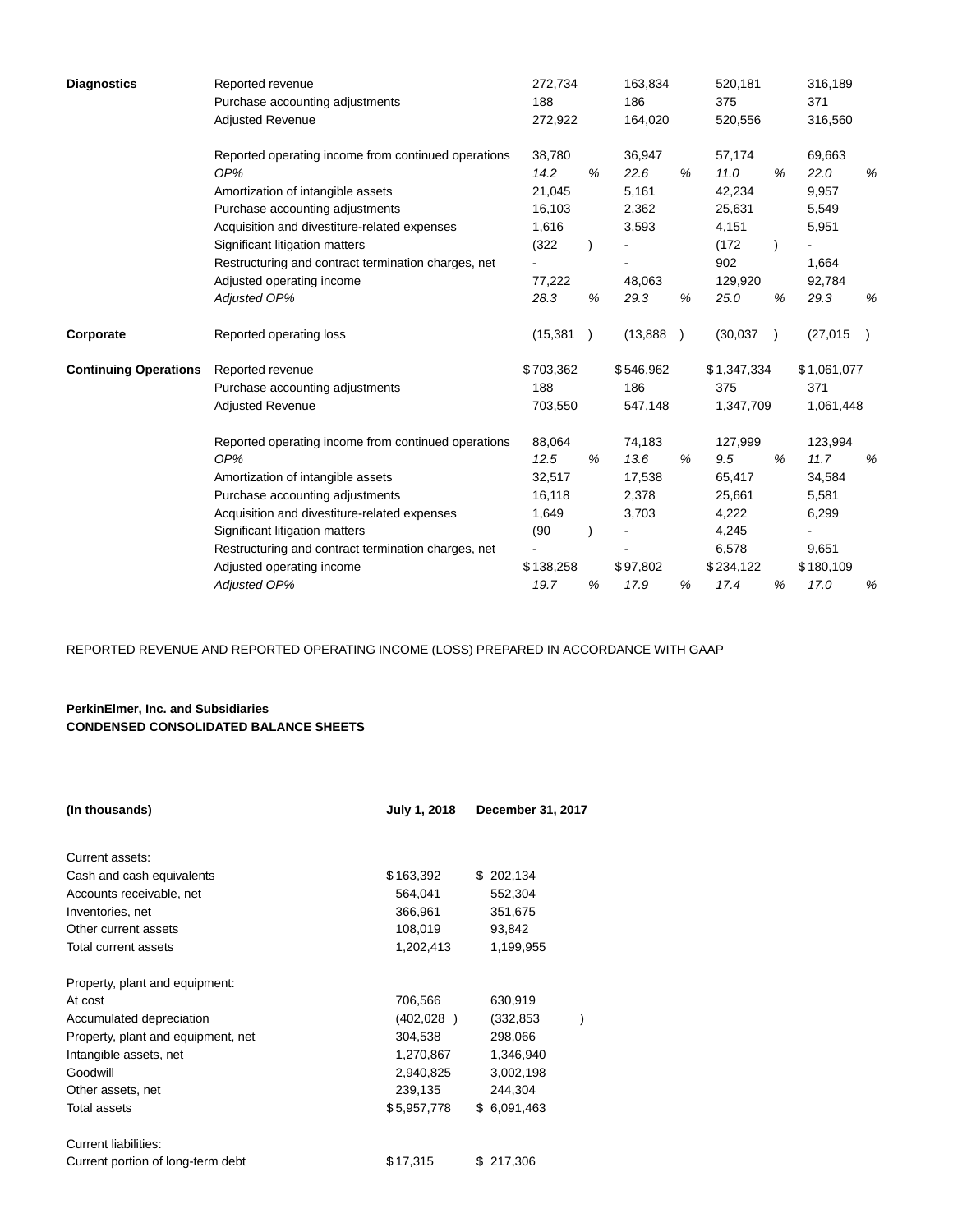| Accounts payable                                       | 197,128     | 222,093     |
|--------------------------------------------------------|-------------|-------------|
| Accrued restructuring and contract termination charges | 7.443       | 8,759       |
| Accrued expenses and other current liabilities         | 488,642     | 500.642     |
| Current liabilities of discontinued operations         | 2.165       | 2,102       |
| Total current liabilities                              | 712,693     | 950,902     |
|                                                        |             |             |
| Long-term debt                                         | 1,983,953   | 1,788,803   |
| Long-term liabilities                                  | 743,955     | 848,570     |
| <b>Total liabilities</b>                               | 3.440.601   | 3.588.275   |
|                                                        |             |             |
| Total stockholders' equity                             | 2,517,177   | 2.503.188   |
| Total liabilities and stockholders' equity             | \$5.957.778 | \$6.091.463 |

#### PREPARED IN ACCORDANCE WITH GAAP

#### **PerkinElmer, Inc. and Subsidiaries CONSOLIDATED STATEMENTS OF CASH FLOWS**

|                                                                                                | <b>Three Months Ended</b> |                       | <b>Six Months Ended</b> |                      |  |  |
|------------------------------------------------------------------------------------------------|---------------------------|-----------------------|-------------------------|----------------------|--|--|
|                                                                                                | July 1,<br>2018           | July 2,<br>2017       | July 1,<br>2018         | July 2,<br>2017      |  |  |
|                                                                                                | (In thousands)            |                       | (In thousands)          |                      |  |  |
| <b>Operating activities:</b>                                                                   |                           |                       |                         |                      |  |  |
| Net income                                                                                     | \$64,063                  | \$204,069             | \$90,087                | \$242,672            |  |  |
| Loss (gain) from discontinued operations and dispositions, net of income taxes                 | 610                       | (141, 343)            | 621                     | (143, 884)           |  |  |
| Income from continuing operations                                                              | 64,673                    | 62,726                | 90,708                  | 98,788               |  |  |
| Adjustments to reconcile income from continuing operations                                     |                           |                       |                         |                      |  |  |
| to net cash provided by continuing operations:                                                 |                           |                       |                         |                      |  |  |
| Stock-based compensation                                                                       | 6,816                     | 6,840                 | 12,148                  | 11,767               |  |  |
| Restructuring and contract termination charges, net                                            |                           |                       | 6,578                   | 9,651                |  |  |
| Depreciation and amortization                                                                  | 43,772                    | 24,758                | 88,225                  | 49,505               |  |  |
| Change in fair value of contingent consideration                                               | 6,948                     | 98                    | 7,065                   | 909                  |  |  |
| Amortization of deferred debt financing costs and accretion of discounts                       | 904                       | 646                   | 1,519                   | 1,231                |  |  |
| Losses (gains) on disposition of businesses and assets, net                                    |                           | 301                   |                         | 301                  |  |  |
| Amortization of acquired inventory revaluation                                                 | 8,952                     | 2,064                 | 18,160                  | 4,240                |  |  |
| Changes in assets and liabilities which provided (used) cash, excluding                        |                           |                       |                         |                      |  |  |
| effects from companies acquired:                                                               |                           |                       |                         |                      |  |  |
| Accounts receivable, net                                                                       | (8, 488)<br>$\rightarrow$ | (19, 878)             | (18,768)                | 5,215                |  |  |
| Inventories                                                                                    | (17,965)                  | (3,075)<br>$\lambda$  | (42,993)                | (9,913)<br>$\lambda$ |  |  |
| Accounts payable                                                                               | (14,358)                  | (6,972)<br>$\lambda$  | (24, 384)               | (20, 855)            |  |  |
| Accrued expenses and other                                                                     | (18, 268)                 | (13,062)<br>$\lambda$ | (79, 831)               | (55, 193)            |  |  |
| Net cash provided by operating activities of continuing operations                             | 72,986                    | 54,446                | 58,427                  | 95,646               |  |  |
| Net cash (used in) provided by operating activities of discontinued operations                 |                           | (6,328)               |                         | 6,207                |  |  |
| Net cash provided by operating activities                                                      | 72,986                    | 48,118                | 58,427                  | 101,853              |  |  |
| <b>Investing activities:</b>                                                                   |                           |                       |                         |                      |  |  |
| Capital expenditures                                                                           | (16,956)                  | (5, 492)<br>$\lambda$ | (39,608)                | (11, 473)            |  |  |
| Proceeds from surrender of life insurance policies                                             |                           | 45                    | 72                      | 45                   |  |  |
| Proceeds from disposition of investments                                                       | 173                       |                       | 173                     |                      |  |  |
| Activity related to acquisitions and investments, net of cash and cash equivalents<br>acquired | (39, 470)                 |                       | (40, 557)               | (123, 578)           |  |  |
| Net cash used in investing activities of continuing operations                                 | (56, 253)                 | (5, 447)<br>$\lambda$ | (79, 920)               | (135,006)            |  |  |
| Net cash provided by investing activities of discontinued operations                           |                           | 277,262               |                         | 276,982              |  |  |
| Net cash (used in) provided by investing activities                                            | (56, 253)                 | 271,815               | (79, 920)               | 141,976              |  |  |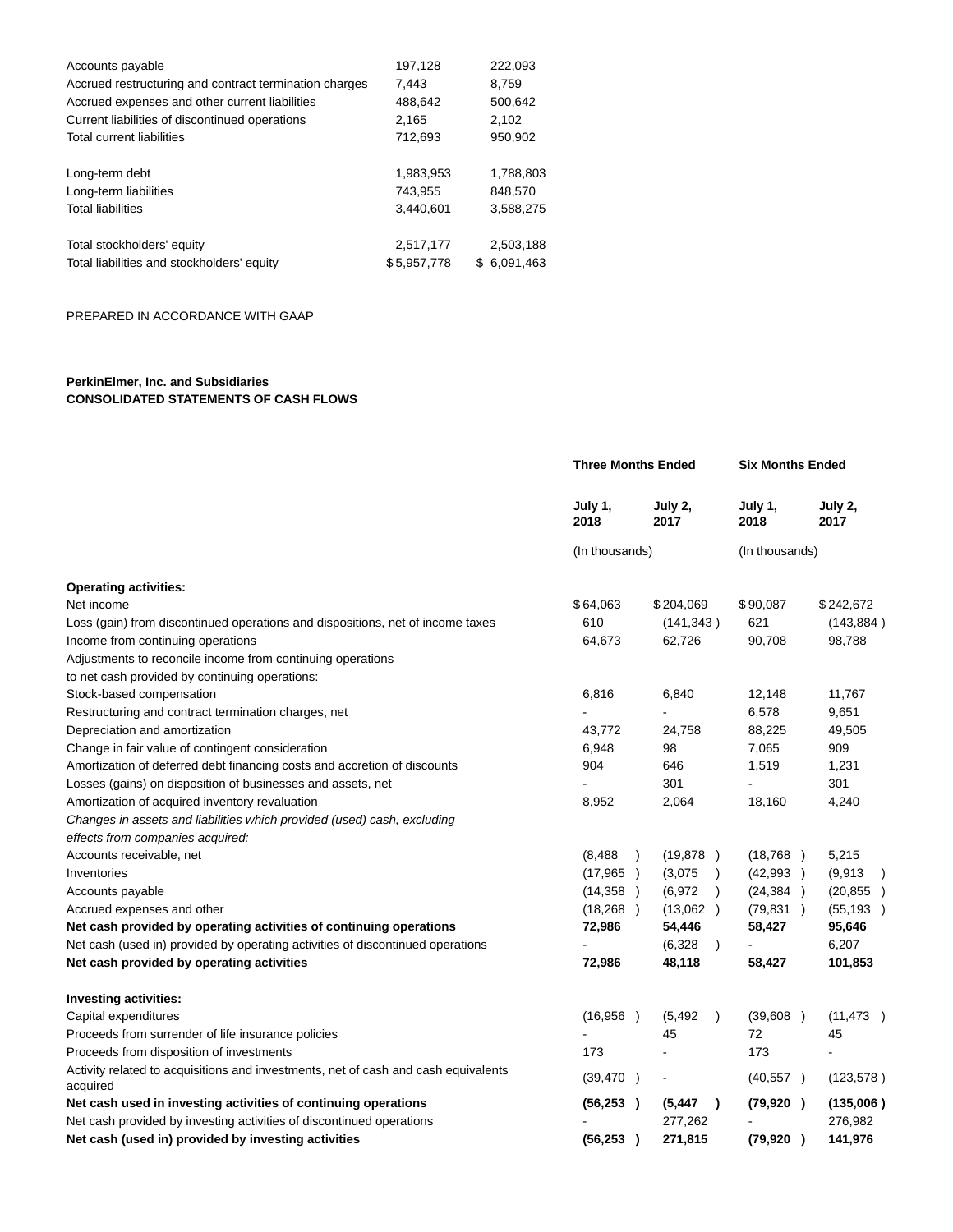| <b>Financing Activities:</b>                                                                                                                                                                                                                      |           |           |           |           |                    |  |
|---------------------------------------------------------------------------------------------------------------------------------------------------------------------------------------------------------------------------------------------------|-----------|-----------|-----------|-----------|--------------------|--|
| Payments on borrowings                                                                                                                                                                                                                            | (520,000) |           |           | (667,000) |                    |  |
| Proceeds from borrowings                                                                                                                                                                                                                          | 138,000   |           | 342,000   | 146,952   |                    |  |
| Proceeds from sale of senior debt                                                                                                                                                                                                                 | 369,340   |           | 369,340   |           |                    |  |
| Payments of debt issuance costs                                                                                                                                                                                                                   | (2,634)   |           | (2,634)   |           |                    |  |
| Settlement of cash flow hedges                                                                                                                                                                                                                    | 3,458     | (2,745)   | (32, 711) |           | (4, 314)           |  |
| Net payments on other credit facilities                                                                                                                                                                                                           | (7, 147)  | (291)     | (10, 154) |           | (577)              |  |
| Payments for acquisition-related contingent consideration                                                                                                                                                                                         |           |           |           |           | (8,940)            |  |
| Proceeds from issuance of common stock under stock plans                                                                                                                                                                                          | 881       | 8,596     | 8,348     |           | 13,223             |  |
| Purchases of common stock                                                                                                                                                                                                                         | (95)      | (138)     | (4,649)   |           | (3,265)<br>$\big)$ |  |
| Dividends paid                                                                                                                                                                                                                                    | (7,744)   | (7,690)   | (15, 471) |           | (15, 363)          |  |
| Net cash used in financing activities of continuing operations                                                                                                                                                                                    | (25, 941) | (2, 268)  | (12, 931) |           | (18, 234)          |  |
| Net cash used in financing activities of discontinued operations                                                                                                                                                                                  |           | (319)     |           |           | (533)              |  |
| Net cash used in financing activities                                                                                                                                                                                                             | (25, 941) | (2,587)   | (12, 931) |           | (18, 767)          |  |
| Effect of exchange rate changes on cash, cash equivalents, and restricted cash                                                                                                                                                                    | (8, 201)  | 8,583     | (4, 351)  |           | 14,928             |  |
| Net decrease in cash, cash equivalents, and restricted cash                                                                                                                                                                                       | (17, 409) | 325,929   | (38, 775) |           | 239,990            |  |
| Cash, cash equivalents, and restricted cash at beginning of period                                                                                                                                                                                | 181,005   | 290.629   | 202,371   |           | 376,568            |  |
| Cash, cash equivalents, and restricted cash at end of period                                                                                                                                                                                      | \$163,596 | \$616,558 | \$163,596 |           | \$616,558          |  |
| Supplemental disclosure of cash flow information:<br>Reconciliation of cash, cash equivalents and restricted cash reported within the<br>consolidated balance sheets that sum to the total shown in the consolidated statements<br>of cash flows: |           |           |           |           |                    |  |
| Cash and cash equivalents                                                                                                                                                                                                                         | \$163,392 | 616,308   | \$163,392 |           | 616,308            |  |
| Restricted cash included in other current assets                                                                                                                                                                                                  | 204       | 250       | 204       |           | 250                |  |
| Total cash, cash equivalents and restricted cash                                                                                                                                                                                                  | \$163,596 | \$616,558 | \$163,596 |           | \$616,558          |  |

PREPARED IN ACCORDANCE WITH GAAP

# **PerkinElmer, Inc. and Subsidiaries**

# **RECONCILIATION OF GAAP TO NON-GAAP FINANCIAL MEASURES (1)**

| (In millions, except per share data and percentages) | <b>PKI</b><br><b>Three Months Ended</b> |              |           |            |  |              |  |         |  |  |
|------------------------------------------------------|-----------------------------------------|--------------|-----------|------------|--|--------------|--|---------|--|--|
|                                                      |                                         | July 1, 2018 |           |            |  | July 2, 2017 |  |         |  |  |
| <b>Adjusted revenue:</b>                             |                                         |              |           |            |  |              |  |         |  |  |
| Revenue                                              |                                         | \$703.4      |           |            |  | \$547.0      |  |         |  |  |
| Purchase accounting adjustments                      |                                         | 0.2          |           |            |  | 0.2          |  |         |  |  |
| Adjusted revenue                                     |                                         | \$703.6      |           |            |  | \$547.1      |  |         |  |  |
| Adjusted gross margin:                               |                                         |              |           |            |  |              |  |         |  |  |
| Gross margin                                         |                                         | \$340.1      |           | 48.4%      |  | \$257.6      |  | 47.1%   |  |  |
| Amortization of intangible assets                    |                                         | 11.6         |           | 1.6%       |  | 7.1          |  | 1.3%    |  |  |
| Purchase accounting adjustments                      |                                         | 9.2          |           | $1.3 \, %$ |  | 2.3          |  | 0.4%    |  |  |
| Adjusted gross margin                                |                                         | \$360.9      |           | 51.3%      |  | \$267.0      |  | 48.8%   |  |  |
| <b>Adjusted SG&amp;A:</b>                            |                                         |              |           |            |  |              |  |         |  |  |
| SG&A                                                 |                                         | \$204.9      |           | 29.1%      |  | \$149.9      |  | 27.4%   |  |  |
| Amortization of intangible assets                    |                                         | (20.9)       | $\lambda$ | $-3.0%$    |  | (10.4)       |  | $-1.9%$ |  |  |
| Purchase accounting adjustments                      |                                         | (7.0)        | $\lambda$ | $-1.0%$    |  | (0.1)        |  | 0.0 %   |  |  |
| Acquisition and divestiture-related expenses         |                                         | (1.6)        | $\lambda$ | $-0.2%$    |  | (3.7)        |  | $-0.7%$ |  |  |
| Significant litigation matters                       |                                         | 0.1          |           | 0.0 %      |  |              |  | 0.0%    |  |  |
| <b>Adjusted SG&amp;A</b>                             |                                         | \$175.5      |           | 24.9%      |  | \$135.7      |  | 24.8%   |  |  |
| <b>Adjusted R&amp;D:</b>                             |                                         |              |           |            |  |              |  |         |  |  |
| R&D                                                  |                                         | \$47.2       |           | 6.7 %      |  | \$33.6       |  | 6.1%    |  |  |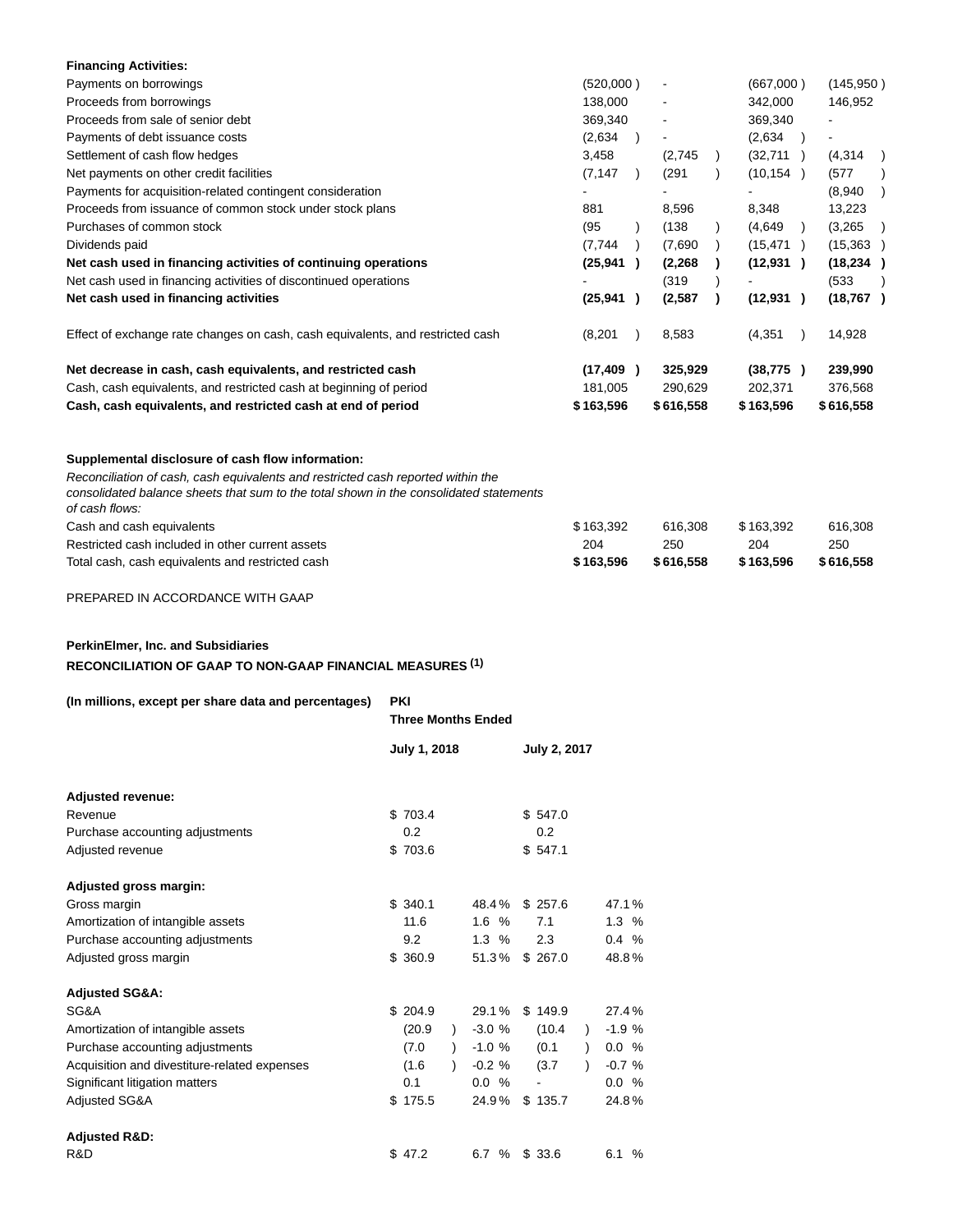| Amortization of intangible assets                   | (0.1)        | %<br>0.0 | (0.1)  | %<br>0.0 |
|-----------------------------------------------------|--------------|----------|--------|----------|
| Adjusted R&D                                        | \$47.1       | 6.7 $%$  | \$33.5 | 6.1 $%$  |
| Adjusted operating income:                          |              |          |        |          |
| Operating income                                    | \$88.1       | 12.5%    | \$74.2 | 13.6%    |
| Amortization of intangible assets                   | 32.5         | 4.6 %    | 17.5   | 3.2%     |
| Purchase accounting adjustments                     | 16.1         | $2.3\%$  | 2.4    | $0.4\%$  |
| Acquisition and divestiture-related expenses        | 1.6          | $0.2 \%$ | 3.7    | 0.7%     |
| Significant litigation matters                      | (0.1)        | 0.0%     | ۰      | 0.0<br>% |
| Restructuring and contract termination charges, net |              | 0.0 %    | ٠      | $0.0 \%$ |
| Adjusted operating income                           | 138.3<br>\$. | 19.7%    | \$97.8 | 17.9%    |

# **PKI**

|  | <b>Three Months Ended</b> |  |
|--|---------------------------|--|
|--|---------------------------|--|

**July 1, 2018 July 2, 2017**

| <b>Adjusted EPS:</b>                              |         |  |         |  |
|---------------------------------------------------|---------|--|---------|--|
| <b>GAAP EPS</b>                                   | \$ 0.57 |  | \$1.84  |  |
| Discontinued operations, net of income taxes      | (0.01)  |  | 1.28    |  |
| GAAP EPS from continuing operations               | 0.58    |  | 0.57    |  |
| Amortization of intangible assets                 | 0.29    |  | 0.16    |  |
| Purchase accounting adjustments                   | 0.14    |  | 0.02    |  |
| Significant litigation matters                    | (0.00)  |  |         |  |
| Acquisition and divestiture-related expenses      | 0.02    |  | (0.02)  |  |
| Gain on disposition of businesses and assets, net |         |  | 0.00    |  |
| Mark to market on postretirement benefits         |         |  | (0.00)  |  |
| Tax on above items                                | (0.12)  |  | (0.06)  |  |
| <b>Adjusted EPS</b>                               | \$ 0.91 |  | \$ 0.67 |  |

#### **DAS Three Months Ended**

|                                              | July 1, 2018 |       | <b>July 2, 2017</b> |       |
|----------------------------------------------|--------------|-------|---------------------|-------|
| Revenue                                      | \$430.6      |       | \$383.1             |       |
| Adjusted operating income:                   |              |       |                     |       |
| Operating income                             | \$64.7       | 15.0% | \$51.1              | 13.3% |
| Amortization of intangible assets            | 11.5         | 2.7%  | 12.4                | 3.2%  |
| Purchase accounting adjustments              | 0.0          | 0.0%  | 0.0                 | 0.0 % |
| Acquisition and divestiture-related expenses | 0.0          | 0.0 % | 0.1                 | 0.0%  |
| Significant litigation matters               | 0.2          | 0.1 % | ۰                   | 0.0%  |
| Adjusted operating income                    | \$76.4       | 17.7% | \$63.6              | 16.6% |
|                                              |              |       |                     |       |

#### **Diagnostics Three Months Ended**

|                                   | July 1, 2018 | July 2, 2017    |       |
|-----------------------------------|--------------|-----------------|-------|
| <b>Adjusted revenue:</b>          |              |                 |       |
| Revenue                           | \$272.7      | \$163.8         |       |
| Purchase accounting adjustments   | 0.2          | 0.2             |       |
| Adjusted revenue                  | \$272.9      | \$164.0         |       |
| Adjusted operating income:        |              |                 |       |
| Operating income                  | \$38.8       | \$36.9<br>14.2% | 22.6% |
| Amortization of intangible assets | 21.0         | $7.7\%$<br>5.2  | 3.2%  |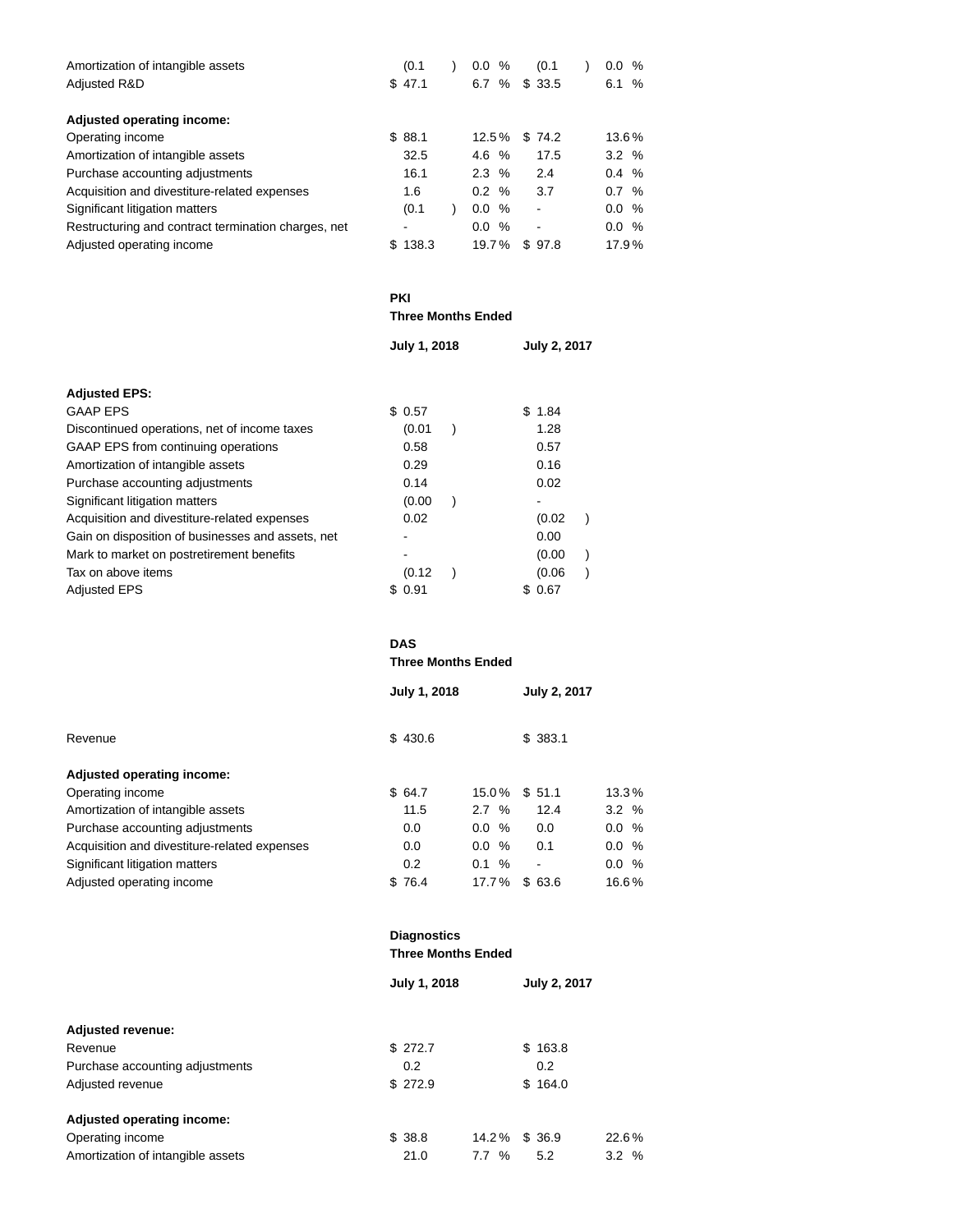| Purchase accounting adjustments              | 16.1   | 5.9 %     | 2.4          | $1.4\%$           |
|----------------------------------------------|--------|-----------|--------------|-------------------|
| Acquisition and divestiture-related expenses | 1.6    | 0.6%      | 3.6          | $2.2 \frac{9}{6}$ |
| Significant litigation matters               | (0.3)  | $0.1\%$ - |              | $0.0 \%$          |
| Adjusted operating income                    | \$77.2 |           | 28.3% \$48.1 | 29.3%             |

**(1) amounts may not sum due to rounding**

#### **PerkinElmer, Inc. and Subsidiaries**

# **RECONCILIATION OF GAAP TO NON-GAAP FINANCIAL MEASURES (1)**

| (In millions, except per share data and percentages) | <b>PKI</b><br><b>Six Months Ended</b> |               |          |                          |               |             |
|------------------------------------------------------|---------------------------------------|---------------|----------|--------------------------|---------------|-------------|
|                                                      | July 1, 2018                          |               |          | <b>July 2, 2017</b>      |               |             |
| <b>Adjusted revenue:</b>                             |                                       |               |          |                          |               |             |
| Revenue                                              | \$1,347.3                             |               |          | \$1,061.1                |               |             |
| Purchase accounting adjustments                      | 0.4                                   |               |          | 0.4                      |               |             |
| Adjusted revenue                                     | \$1,347.7                             |               |          | \$1,061.4                |               |             |
| Adjusted gross margin:                               |                                       |               |          |                          |               |             |
| Gross margin                                         | \$632.4                               |               | 46.9%    | \$497.4                  |               | 46.9 %      |
| Amortization of intangible assets                    | 23.3                                  |               | 1.7%     | 14.2                     |               | 1.3<br>%    |
| Purchase accounting adjustments                      | 18.6                                  |               | 1.4%     | 4.6                      |               | 0.4<br>$\%$ |
| Adjusted gross margin                                | \$674.2                               |               | 50.0%    | \$516.2                  |               | 48.6 %      |
| <b>Adjusted SG&amp;A:</b>                            |                                       |               |          |                          |               |             |
| SG&A                                                 | \$404.6                               |               | 30.0%    | \$296.9                  |               | 28.0 %      |
| Amortization of intangible assets                    | (42.0)                                | $\mathcal{L}$ | $-3.1%$  | (20.2)                   | $\mathcal{L}$ | $-1.9%$     |
| Purchase accounting adjustments                      | (7.1)                                 | $\mathcal{L}$ | $-0.5%$  | (0.9)                    | $\mathcal{L}$ | $-0.1%$     |
| Acquisition and divestiture-related expenses         | (4.2)                                 | $\mathcal{L}$ | $-0.3%$  | (6.3)                    | $\lambda$     | $-0.6%$     |
| Significant litigation matters                       | (4.2)                                 | $\lambda$     | $-0.3%$  | $\overline{\phantom{a}}$ |               | 0.0<br>$\%$ |
| <b>Adjusted SG&amp;A</b>                             | \$347.0                               |               | 25.8%    | \$269.4                  |               | 25.4 %      |
| <b>Adjusted R&amp;D:</b>                             |                                       |               |          |                          |               |             |
| R&D                                                  | \$93.2                                |               | 6.9%     | \$66.8                   |               | 6.3<br>%    |
| Amortization of intangible assets                    | (0.2)                                 | $\mathcal{L}$ | 0.0<br>% | (0.2)                    | $\mathcal{L}$ | 0.0<br>%    |
| Adjusted R&D                                         | \$93.0                                |               | 6.9 %    | \$66.7                   |               | 6.3<br>%    |
| <b>Adjusted operating income:</b>                    |                                       |               |          |                          |               |             |
| Operating income                                     | \$128.0                               |               | 9.5%     | \$124.0                  |               | 11.7 %      |
| Amortization of intangible assets                    | 65.4                                  |               | 4.9 %    | 34.6                     |               | 3.3<br>%    |
| Purchase accounting adjustments                      | 25.7                                  |               | 1.9%     | 5.6                      |               | 0.5<br>%    |
| Acquisition and divestiture-related expenses         | 4.2                                   |               | 0.3%     | 6.3                      |               | 0.6<br>%    |
| Significant litigation matters                       | 4.2                                   |               | 0.3%     | $\overline{\phantom{0}}$ |               | %<br>0.0    |
| Restructuring and contract termination charges, net  | 6.6                                   |               | $0.5\%$  | 9.7                      |               | 0.9<br>%    |
| Adjusted operating income                            | \$234.1                               |               | 17.4%    | \$180.1                  |               | 17.0 %      |

| PKI                     |  |
|-------------------------|--|
| <b>Six Months Ended</b> |  |

|                                     | July 1, 2018 | <b>July 2, 2017</b> |  |
|-------------------------------------|--------------|---------------------|--|
| <b>Adjusted EPS:</b>                |              |                     |  |
| <b>GAAP EPS</b>                     | \$0.81       | \$2.20              |  |
| Discontinued operations             | (0.01)       | 1.30                |  |
| GAAP EPS from continuing operations | 0.81         | 0.89                |  |
| Amortization of intangible assets   | 0.59         | 0.31                |  |
| Purchase accounting adjustments     | 0.23         | 0.05                |  |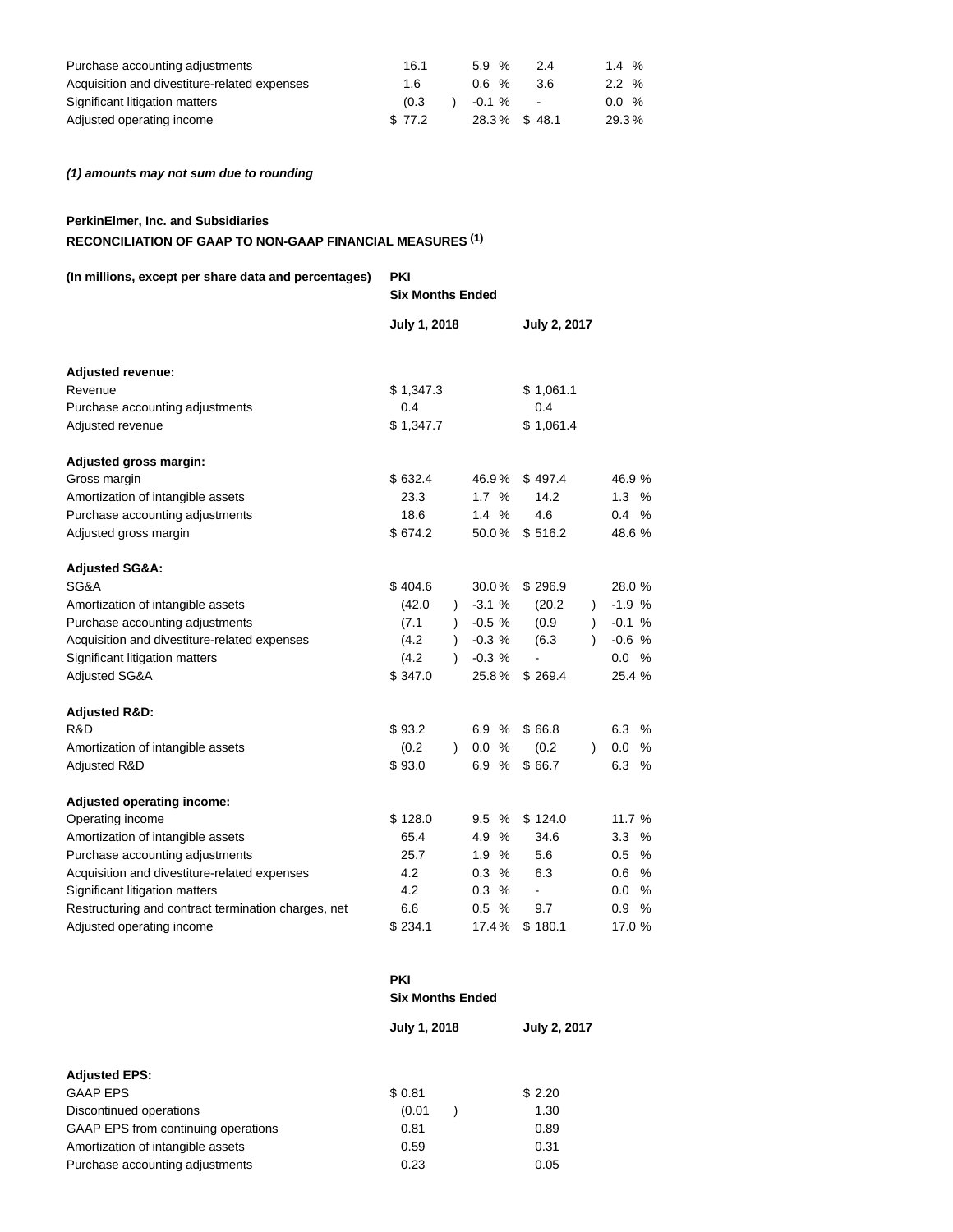| Significant litigation matters                      | 0.04   |        |
|-----------------------------------------------------|--------|--------|
| Acquisition and divestiture-related expenses        | 0.03   | 0.01   |
| Gain on disposition of businesses and assets, net   |        | 0.00   |
| Mark to market on postretirement benefits           |        | (0.00) |
| Restructuring and contract termination charges, net | 0.06   | 0.09   |
| Tax on above items                                  | (0.24) | (0.14) |
| Impact of tax act                                   | 0.01   |        |
| <b>Adjusted EPS</b>                                 | \$1.54 | \$1.21 |
|                                                     |        |        |

**PKI**

**Twelve Months Ended**

|                                                     | December 30, 2018 |
|-----------------------------------------------------|-------------------|
| <b>Adjusted EPS:</b>                                | Projected         |
| GAAP EPS from continuing operations                 | \$2.39            |
| Amortization of intangible assets                   | 1.20              |
| Purchase accounting adjustments                     | 0.31              |
| Significant litigation matters                      | 0.04              |
| Acquisition and divestiture-related expenses        | 0.06              |
| Restructuring and contract termination charges, net | 0.06              |
| Tax on above items                                  | (0.42)            |
| Impact of tax act                                   | 0.01              |
| <b>Adjusted EPS</b>                                 | \$3.65            |

**DAS**

#### **Six Months Ended**

|                                                     | July 1, 2018 |          | <b>July 2, 2017</b> |             |
|-----------------------------------------------------|--------------|----------|---------------------|-------------|
| Revenue                                             | \$827.2      |          | \$744.9             |             |
| Adjusted operating income:                          |              |          |                     |             |
| Operating income                                    | \$100.9      | 12.2%    | \$81.3              | 10.9 %      |
| Amortization of intangible assets                   | 23.2         | $2.8\%$  | 24.6                | 3.3%        |
| Purchase accounting adjustments                     | 0.0          | $0.0 \%$ | 0.0                 | 0.0<br>%    |
| Acquisition and divestiture-related expenses        | 0.1          | $0.0 \%$ | 0.3                 | 0.0<br>%    |
| Significant litigation matters                      | 4.4          | $0.5\%$  | -                   | 0.0<br>%    |
| Restructuring and contract termination charges, net | 5.7          | $0.7\%$  | 8.0                 | $\%$<br>1.1 |
| Adjusted operating income                           | \$134.2      | $16.2\%$ | \$114.3             | 15.3 %      |

# **Diagnostics Six Months Ended**

|                                                     | July 1, 2018 |          | <b>July 2, 2017</b> |          |
|-----------------------------------------------------|--------------|----------|---------------------|----------|
| <b>Adjusted revenue:</b>                            |              |          |                     |          |
| Revenue                                             | \$520.2      |          | \$316.2             |          |
| Purchase accounting adjustments                     | 0.4          |          | 0.4                 |          |
| Adjusted revenue                                    | \$520.6      |          | \$316.6             |          |
| Adjusted operating income:                          |              |          |                     |          |
| Operating income                                    | \$57.2       | 11.0 $%$ | \$69.7              | 22.0 %   |
| Amortization of intangible assets                   | 42.2         | 8.1%     | 10.0                | 3.1%     |
| Purchase accounting adjustments                     | 25.6         | 4.9 %    | 5.5                 | $1.8\%$  |
| Acquisition and divestiture-related expenses        | 4.2          | 0.8%     | 6.0                 | %<br>1.9 |
| Significant litigation matters                      | (0.2)        | $0.0 \%$ | $\blacksquare$      | $0.0\%$  |
| Restructuring and contract termination charges, net | 0.9          | 0.2 %    | 1.7                 | $0.5\%$  |
| Adjusted operating income                           | \$129.9      | 25.0%    | \$92.8              | 29.3 %   |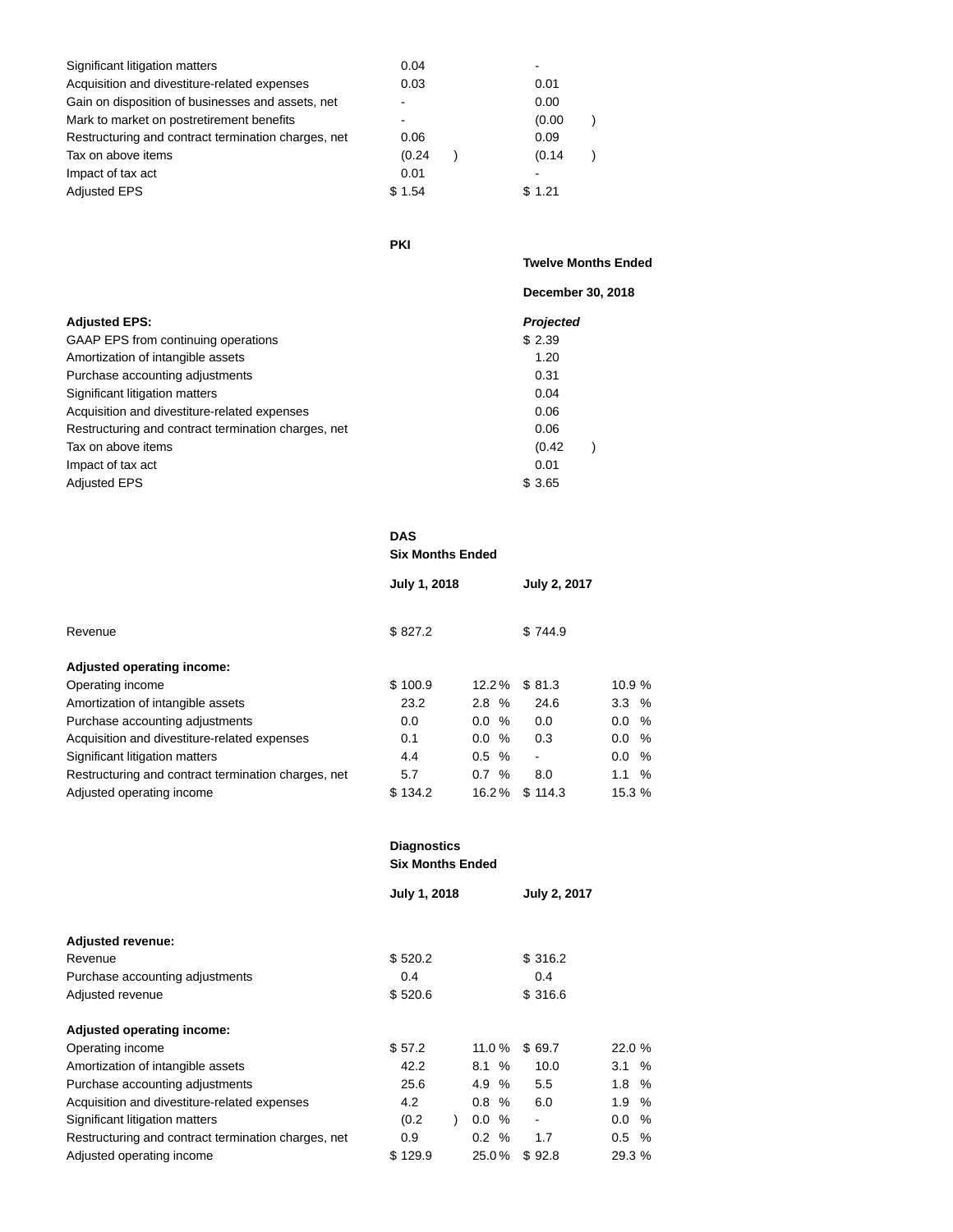#### **PerkinElmer, Inc. and Subsidiaries RECONCILIATION OF GAAP TO NON-GAAP FINANCIAL MEASURES**

|                                                                                                          | <b>PKI</b>                |
|----------------------------------------------------------------------------------------------------------|---------------------------|
|                                                                                                          | <b>Three Months Ended</b> |
|                                                                                                          | July 1, 2018              |
| Core Organic revenue growth:                                                                             |                           |
| Reported revenue growth                                                                                  | 29%                       |
| Less: effect of foreign exchange rates                                                                   | 3%                        |
| Less: effect of acquisitions including purchase accounting adjustments and impact of divested businesses | 16%                       |
| Core Organic revenue growth                                                                              | 10%                       |
|                                                                                                          |                           |
|                                                                                                          | <b>DAS</b>                |
|                                                                                                          | <b>Three Months Ended</b> |
|                                                                                                          | July 1, 2018              |
| Organic revenue growth:                                                                                  |                           |
| Reported revenue growth                                                                                  | 12%                       |
| Less: effect of foreign exchange rates                                                                   | 2%                        |
| Less: effect of acquisitions including purchase accounting adjustments and impact of divested businesses | 0%                        |
| Organic revenue growth                                                                                   | 10%                       |
|                                                                                                          | <b>Diagnostics</b>        |
|                                                                                                          | <b>Three Months Ended</b> |
|                                                                                                          | July 1, 2018              |
| Organic revenue growth:                                                                                  |                           |
| Reported revenue growth                                                                                  | 66%                       |
| Less: effect of foreign exchange rates                                                                   | 3%                        |
| Less: effect of acquisitions including purchase accounting adjustments and impact of divested businesses | 53%                       |

Organic revenue growth  $10\%$ 

#### **Explanation of Non-GAAP Financial Measures**

We report our financial results in accordance with GAAP. However, management believes that, in order to more fully understand our short-term and long-term financial and operational trends, investors may wish to consider the impact of certain non-cash, non-recurring or other items, which result from facts and circumstances that vary in frequency and impact on continuing operations. Accordingly, we present non-GAAP financial measures as a supplement to the financial measures we present in accordance with GAAP. These non-GAAP financial measures provide management with additional means to understand and evaluate the operating results and trends in our ongoing business by adjusting for certain non-cash expenses and other items that management believes might otherwise make comparisons of our ongoing business with prior periods more difficult, obscure trends in ongoing operations, or reduce management's ability to make useful forecasts. Management believes these non-GAAP financial measures provide additional means of evaluating period-over-period operating performance. In addition, management understands that some investors and financial analysts find this information helpful in analyzing our financial and operational performance and comparing this performance to our peers and competitors.

We use the term "adjusted revenue" to refer to GAAP revenue, including purchase accounting adjustments for revenue from contracts acquired in acquisitions that will not be fully recognized due to accounting rules. We use the related term "adjusted revenue growth" to refer to the measure of comparing current period adjusted revenue with the corresponding period of the prior year.

We use the term "organic revenue" to refer to GAAP revenue, excluding the effect of foreign currency changes and including acquisitions growth from the comparable prior period, and including purchase accounting adjustments for revenue from contracts acquired in acquisitions that will not be fully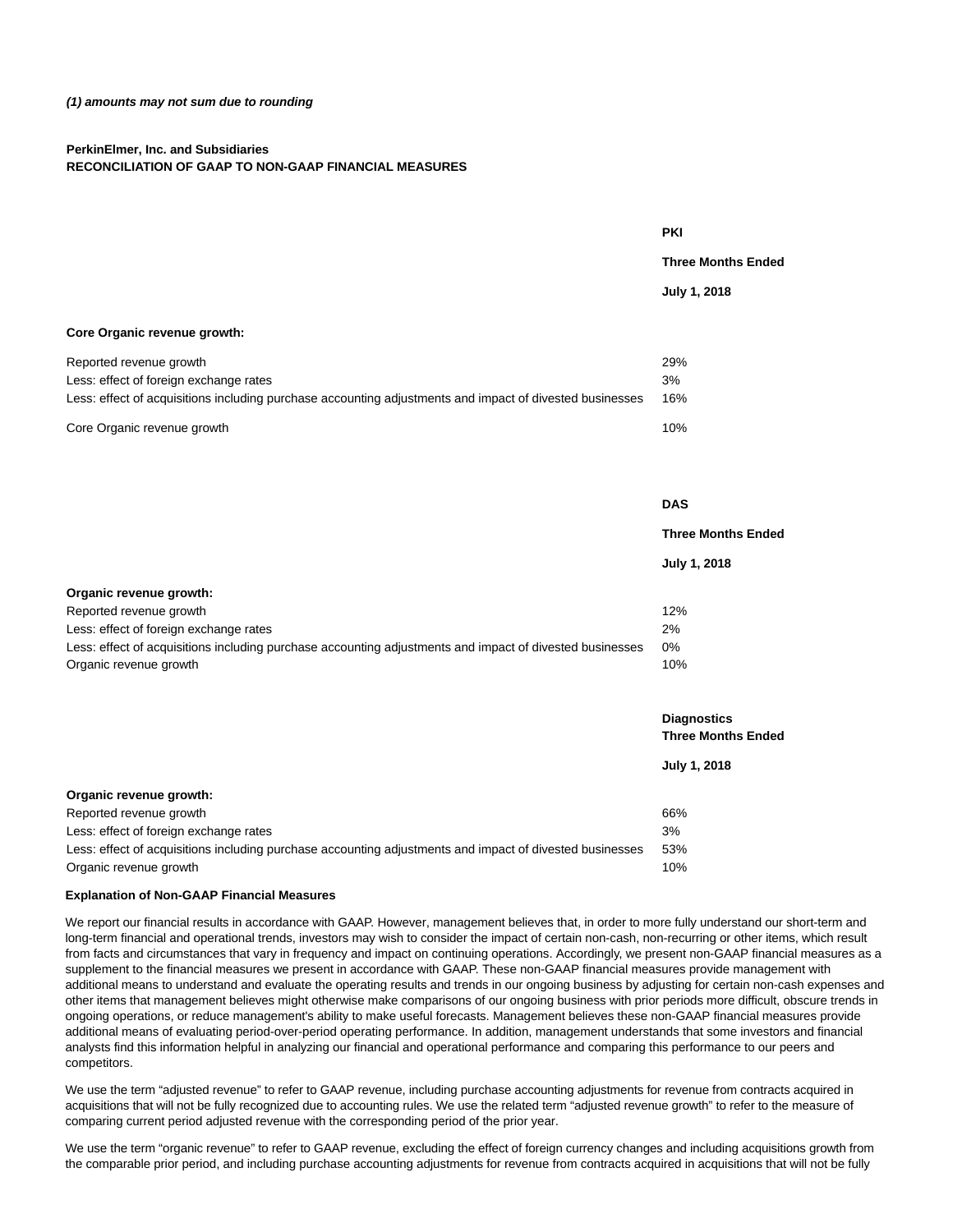recognized due to accounting rules. We also exclude the impact of sales from divested businesses by deducting the effects of divested business revenue from the current and prior periods. We use the related term "organic revenue growth" to refer to the measure of comparing current period organic revenue with the corresponding period of the prior year.

We use the term "core organic revenue" to refer to GAAP revenue excluding Euroimmun, excluding the effect of foreign currency changes and including acquisitions growth from the comparable prior period, and including purchase accounting adjustments for revenue from contracts acquired in acquisitions that will not be fully recognized due to accounting rules. We also exclude the impact of sales from divested businesses by deducting the effects of divested business revenue from the current and prior periods. We use the related term "core organic revenue growth" to refer to the measure of comparing current period organic revenue with the corresponding period of the prior year.

We use the term "adjusted gross margin" to refer to GAAP gross margin, excluding amortization of intangible assets and inventory fair value adjustments related to business acquisitions, and including purchase accounting adjustments for revenue from contracts acquired in acquisitions that will not be fully recognized due to business combination accounting rules. We use the related term "adjusted gross margin percentage" to refer to adjusted gross margin as a percentage of adjusted revenue.

We use the term "adjusted SG&A expense" to refer to GAAP SG&A expense, excluding amortization of intangible assets, purchase accounting adjustments, acquisition and divestiture-related expenses, significant litigation matters and significant environmental charges. We use the related term "adjusted SG&A percentage" to refer to adjusted SG&A expense as a percentage of adjusted revenue.

We use the term "adjusted R&D expense" to refer to GAAP R&D expense, excluding amortization of intangible assets. We use the related term "adjusted R&D percentage" to refer to adjusted R&D expense as a percentage of adjusted revenue.

We use the term "adjusted operating income," to refer to GAAP operating income, including revenue from contracts acquired in acquisitions that will not be fully recognized due to accounting rules, and excluding amortization of intangible assets, other purchase accounting adjustments, acquisition and divestiture-related expenses, significant litigation matters, significant environmental charges, and restructuring and contract termination charges. We use the related terms "adjusted operating profit percentage," "adjusted operating profit margin," or "adjusted operating margin" to refer to adjusted operating income as a percentage of adjusted revenue.

We use the term "adjusted earnings per share," or "adjusted EPS," to refer to GAAP earnings per share, including revenue from contracts acquired in acquisitions that will not be fully recognized due to accounting rules, and excluding discontinued operations, amortization of intangible assets, other purchase accounting adjustments, acquisition and divestiture-related expenses, significant litigation matters, significant environmental charges, disposition of businesses and assets, net, and restructuring and contract termination charges. We also exclude adjustments for mark-to-market accounting on post-retirement benefits, therefore only our projected costs have been used to calculate our non-GAAP measure. We also adjust for any tax impact related to the above items.

Management includes or excludes the effect of each of the items identified below in the applicable non-GAAP financial measure referenced above for the reasons set forth below with respect to that item:

- Amortization of intangible assets purchased intangible assets are amortized over their estimated useful lives and generally cannot be changed or influenced by management after the acquisition. Accordingly, this item is not considered by management in making operating decisions. Management does not believe such charges accurately reflect the performance of our ongoing operations for the period in which such charges are incurred.
- Revenue from contracts acquired in acquisitions that will not be fully recognized due to accounting rules —accounting rules require us to account for the fair value of revenue from contracts assumed in connection with our acquisitions. As a result, our GAAP results reflect the fair value of those revenues, which is not the same as the revenue that otherwise would have been recorded by the acquired entity. We include such revenue in our non-GAAP measures because we believe the fair value of such revenue does not accurately reflect the performance of our ongoing operations for the period in which such revenue is recorded.
- Other purchase accounting adjustments —accounting rules require us to adjust various balance sheet accounts, including inventory and deferred rent balances to fair value at the time of the acquisition. As a result, the expenses for these items in our GAAP results are not the same as what would have been recorded by the acquired entity. Accounting rules also require us to estimate the fair value of contingent consideration at the time of the acquisition, and any subsequent changes to the estimate or payment of the contingent consideration and purchase accounting adjustments are charged to expense or income. We exclude the impact of any changes to contingent consideration from our non-GAAP measures because we believe these expenses or benefits do not accurately reflect the performance of our ongoing operations for the period in which such expenses or benefits are recorded.
- Acquisition and divestiture-related expenses —we incur legal, due diligence, stay bonuses, interest expense, foreign exchange gains and losses, significant acquisition integration expenses and other costs related to acquisitions and divestitures. We exclude these expenses from our non-GAAP measures because we believe they do not reflect the performance of our ongoing operations.
- Restructuring and contract termination charges —restructuring and contract termination expenses consist of employee severance and other exit costs as well as the cost of terminating certain lease agreements or contracts. Management does not believe such costs accurately reflect the performance of our ongoing operations for the period in which such costs are reported.
- Adjustments for mark-to-market accounting on post-retirement benefits —we exclude adjustments for mark-to-market accounting on post-retirement benefits, and therefore only our projected costs are used to calculate our non-GAAP measures. We exclude these adjustments because they do not represent what we believe our investors consider to be